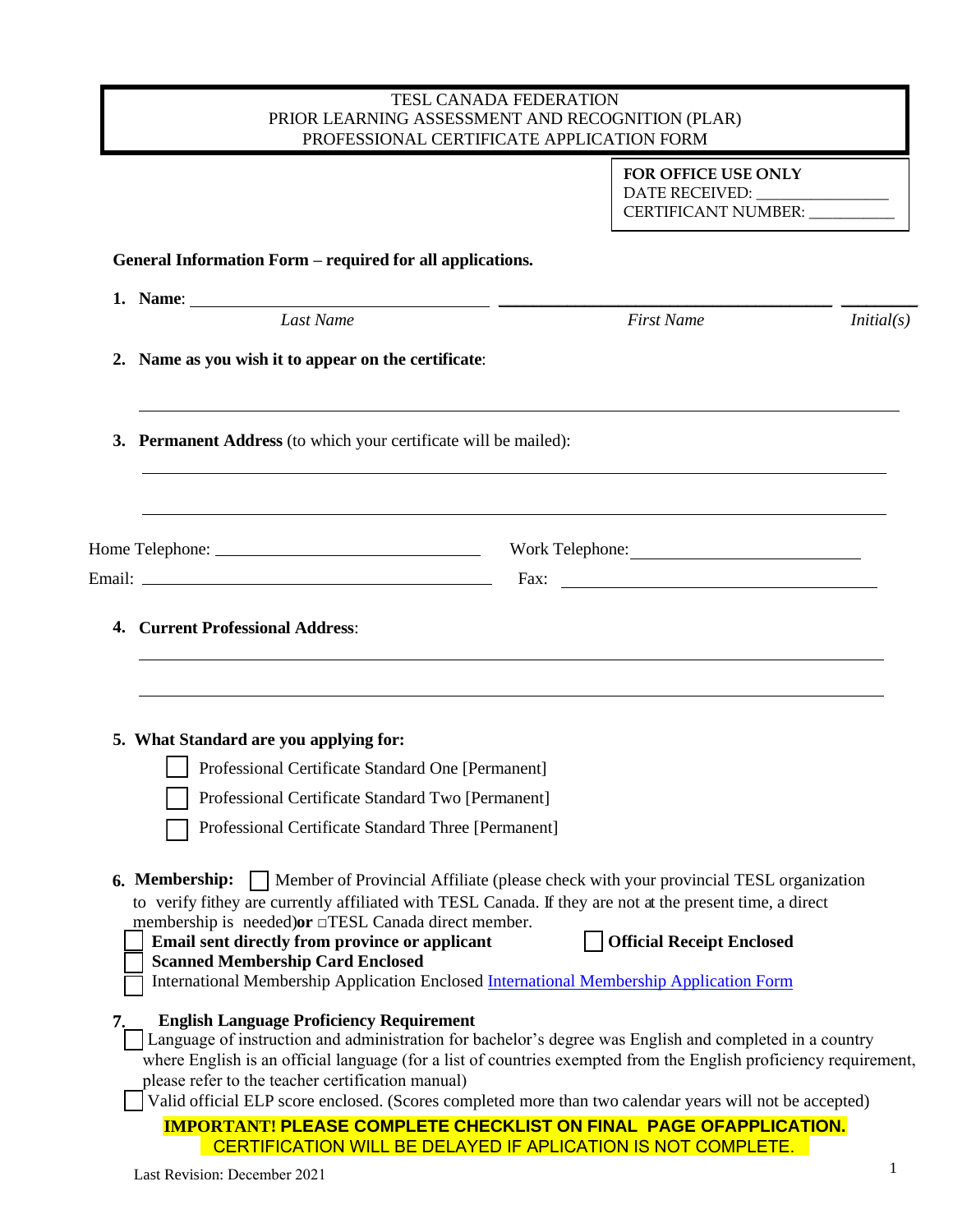## TESL CANADA FEDERATION PRIOR LEARNING ASSESSMENT AND RECOGNITION (PLAR) PROFESSIONAL CERTIFICATE APPLICATION FORM

The purpose of this section of the form is to assist in the preparation of your portfolio for Prior Learning Assessment and Recognition (PLAR) by TESL Canada Federation for certification purposes. The TESL Canada PLAR process is recommended for certification applicants who have completed their TESL training in a program not recognized by TESL Canada.

Please include the following in your well organized, labelled by section, portfolio:

**1. Introduction:** In 12 point ARIAL font, in 250 words or less, provide a statement outlining your underlying beliefs about teaching strategies and practices. This statement should summarize the documents in the portfolio and how they exemplify your abilities, skills, and knowledge. Suggested link to help you with the creation of a portfolio. <http://teachingcenter.wustl.edu/About/ProgramsforGraduateStudentsandPostdocs/resources/Pages/Crea> ting-a-Teaching-Portfolio.aspx

**2. Education:** Name of University, Degree(s) completed with year(s) of completion. **Officially Sealed transcripts** only sent by the applicant or the institution(s) by mail or email Please note: if your degree was completed at a university outside Canada, we must receive an original assessment of Canadian equivalency. If the degree is **TESL related or Applied Linguistics a course by course evaluation is required**.

Certification FAQ # 4

- **3. TESL/TEFL training:** Include the following information institution name and location, dates attended, program completed, and the name of a contact person and his/her contact information, including an email address
- **4. Practicum information:** Please provide the name of your sponsor teacher, his/her TESL qualifications, his/her contact information including an email address, your practicum supervisor and his/her qualifications and contact information. Also specify how many hours were spent observing and how many were spent teaching under supervision

**Sealed transcripts** only sent by the applicant or the institution(s)

- **5.** Names and detailed descriptions of **TESL and relevant Linguistics courses**, ideally including at least 2 pages of information for each 40 academic contact hours. At least 75 academic contact hours of this type of documentation is mandatory for a PLAR adjudication.
- **6.** List of **textbooks and other core resources** used in your TESL/Applied Linguistics training
- **7.** Description of **assessment requirements** in your TESL/Applied Linguistics training
- **8. Teaching experience:** List the institutions and locations where you have taught and the courses you have taught for them. Sealed documents verifying the number of adult ESL teaching hours for Professional Standard One, Two, or Three Permanent and/or for those requesting practicum equivalency must be sent to TESL Canada.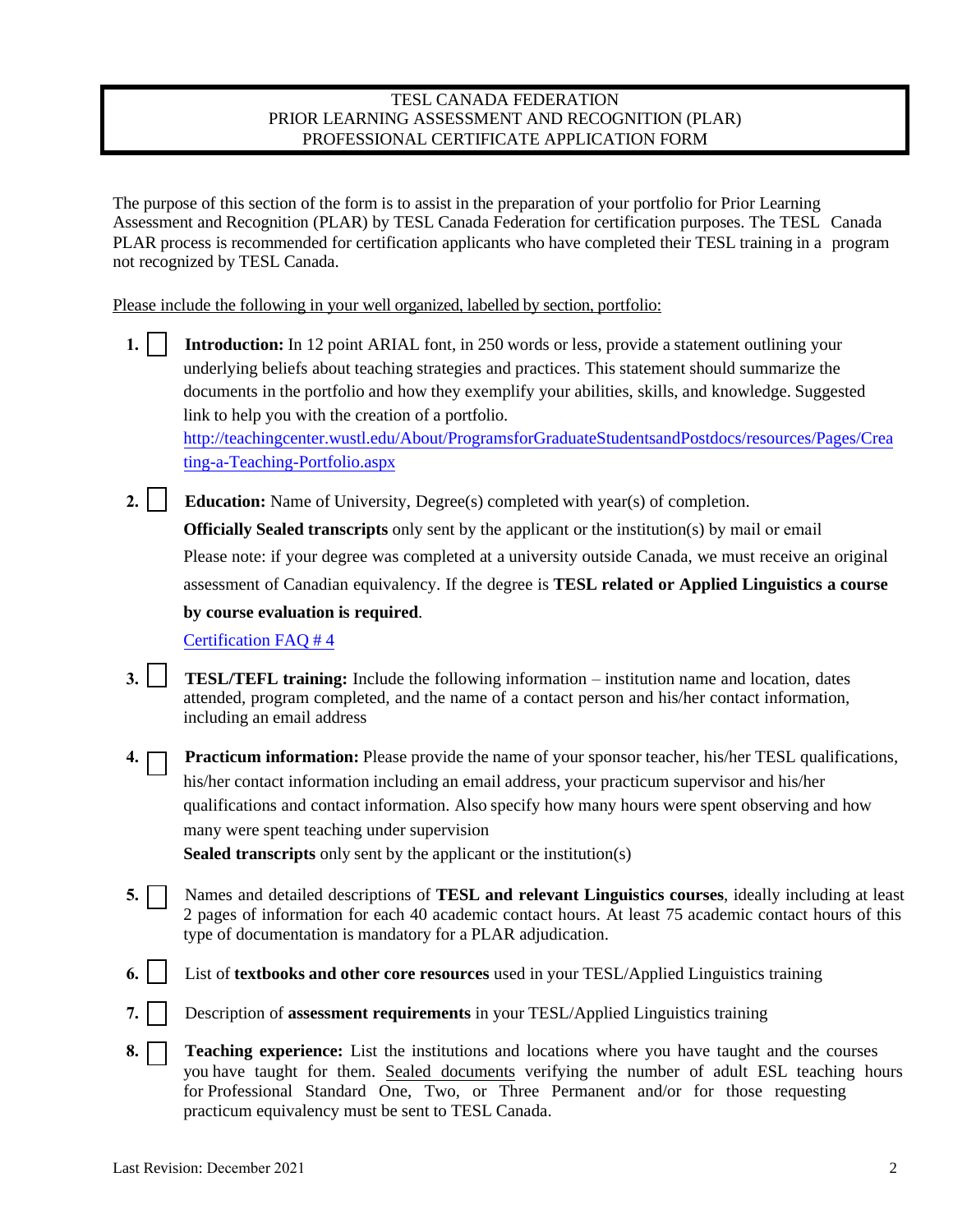|  | 9. Two Positive Performance Reviews for Professional Standard One, Two, or Three Permanent. One of |
|--|----------------------------------------------------------------------------------------------------|
|  | these must be a classroom observation report. The reviews must be originals sealed in an envelope  |
|  | with the referee's signature across the seal.                                                      |
|  | The names of the referees along with their contact information and institution must be included.   |
|  |                                                                                                    |

10. **Other documentation** that fills any gaps between the contents of your formal academic training in TESL and TESL Canada's standard descriptors. Documents can include in service certificates stating topics and hours; letters from supervisors attesting to workplace training activities; essays from non-TESL courses that demonstrate required knowledge; or items you have created for classroom use such as sample lesson plans, unit plans, curriculum guides, assessment rubrics, handout materials, computer assisted language learning tools, audiotapes, etc.

- 11. A valid **English Language Proficiency Score** if Bachelor's degree was from a University where English was not the language of administration and instruction
- 12. **Proof of TESL Canada membership**. This is mandatory if residing in Canada. Please send a scanned copy of your original Provincial membership card or your original membership receipt or email from provincial organization indicating that you are a member in good standing (If this is unclear to you, please see FAQ #7 or e-mail [info@tesl.ca](mailto:info@tesl.ca) for clarification.) Your application will be delayed if you do not complete this item correctly.

Province Membership expiry date

Membership #

Please check with your provincial organization to determine if they are currently directly affiliated with TESL Canada. If they are not at the present time, please follow the link to become TESL Canada direct member: https:/[/www.tesl.ca/certification/tesl-canada-professional-certification/application-forms.html](http://www.tesl.ca/certification/tesl-canada-professional-certification/application-forms.html)

If residing **outside** of Canada, a completed International Membership form along with membership fee. The membership fee is \$58.00 U.S. for U.S. residents or \$62.00 U.S. for International residents. International Membership application form

## **13. Payment** of \$304.50 (\$290.00 plus \$14.50 GST) if you live in Alberta, British Columbia, Manitoba, Quebec, Saskatchewan, NWT, Nunavut, and Yukon **Or**

Payment of  $$327.70$  ( $$290 + $37.70$  GST) if you live in Ontario

Payment of \$333.50 (\$290 + \$43.50 GST) in New Brunswick, Prince Edward Island, Newfoundland and Labrador, and Nova Scotia

**Or**

Payment of \$290.00 U.S. if applying from outside Canada

**Note: This fee is non-refundable. Please make cheques payable to TESL Canada Federation.**

|                             | If paying by VISA or MasterCard, please fill out the information below: |  |  |
|-----------------------------|-------------------------------------------------------------------------|--|--|
| VISA                        | <b>MasterCard</b>                                                       |  |  |
| Total Amount to be charged: |                                                                         |  |  |
| Name on Card:               |                                                                         |  |  |
| Card No.:                   |                                                                         |  |  |
| Expiry date:                | Signature:                                                              |  |  |